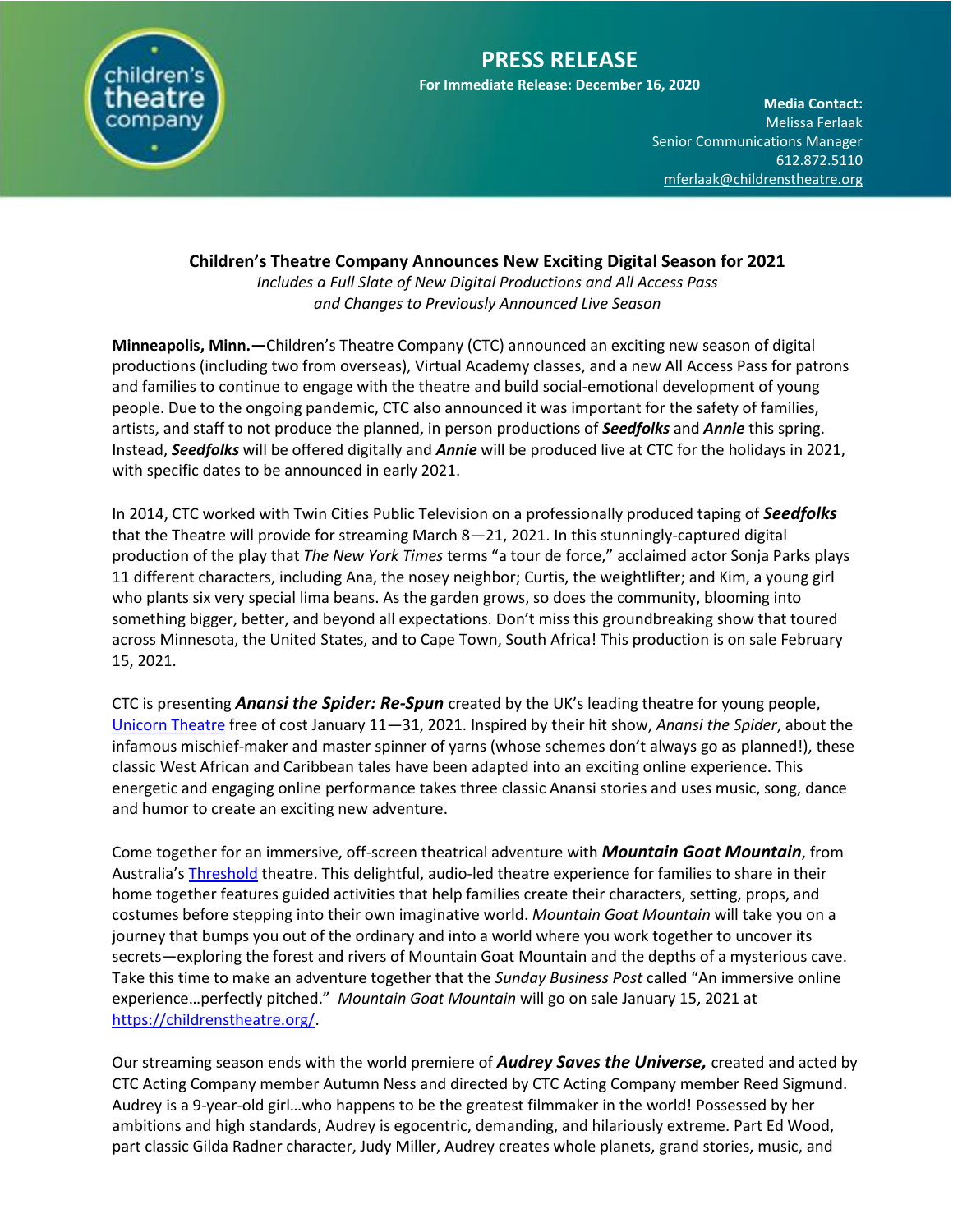special effects...with no budget and no crew. As Audrey shoots her masterpiece, she struggles with school bullies and constant creative setbacks (like getting grounded!). As she stages the climactic final battle, she uncovers the superpowers she holds within her. Dates for this virtual production will be announced at a later date.

CTC is launching a new digital **All Access Pass** that includes these digital productions plus a monthly digest of at-home activities for the entire family. This digest will include creative play activities, mindfulness videos, recipes, theatre games, bite-sized lessons and activities to create theatre at home, and much more. This pass is now available for \$50 and will provide content January through June of 2021.

Additionally, CTC announced in November that **Virtual Academy** classes for the winter season are now on sale. Classes are either nine weeks or four weeks long, running January 26 through March 27, 2021. Classes will include a mix of theatre, music, dance, film, and technical theatre for ages 4 through 18, beginner through pre-professional. This winter also includes a new offering designed for parents providing fun ways to bring imagination and creativity into the home paired with weekday daytime classes to give students an artistic break in their virtual school day. Also included are classes specifically designed for young people with sensory sensitivities including those with ASD, Sensory Processing Disorder, anxiety, PTSD, and other disabilities and mental illnesses for ages 4 through 12. Classes can be purchased at [https://childrenstheatre.org/virtual-academy/.](https://childrenstheatre.org/virtual-academy/)

## **Children's Theatre Company's Digital 2021 Season**

#### *Anansi the Spider: Re-spun*

Created and directed by Justin Audibert for Unicorn Theatre Best enjoyed by ages 3 and up Streaming January 11 – 31 Free

#### *Mountain Goat Mountain*

A Threshold experience, created by Zoë Barry, Liz Francis, Nikita Hederics, Tahli Corin and Sarah Lockwood. These artists live and work on the land of the Taungurung people. Best enjoyed by all ages February 8 – 21 (purchase enables 30 days of access!) On Sale: January 15, 2021

## *Seedfolks*

Adapted from the book by Paul Fleischman Directed for the stage by Peter C. Brosius Filmed by TPT – Twin Cities PBS in October 2014 Best enjoyed by ages 8 and up Streaming March 8 –21 On Sale: February 15, 2021

## *Audrey Saves the Universe*

A CTC World Premiere Created by Autumn Ness Directed by Reed Sigmund Best enjoyed by all ages Run dates to be announced.